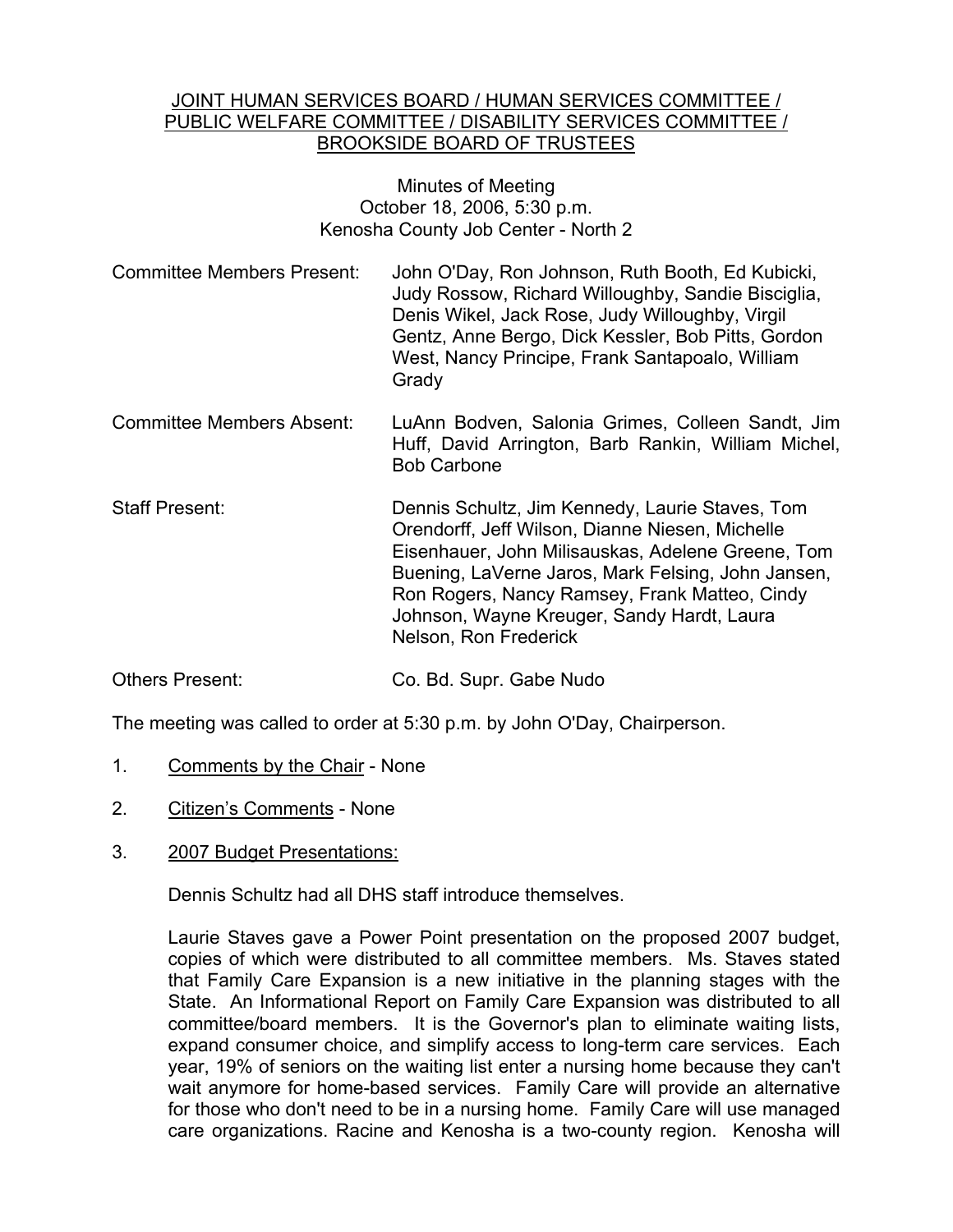begin implementing Family Care on 2/1/07. The waiting list will be completely eliminated by 2010. Current program residents will be transitioned by early 2008. This could create a financial impact locally in 2008. Kenosha County's local annual contribution will be \$2.1 million. The State is using the 2005 reconciled number. Family Care will bring more state and federal funds into the long-term care system in the community. Additional service jobs will be created and additional taxes will be generated.

We will be combining the Divisions of Aging and Disability Services which will result in a budget of \$12 million. The current budget is \$31 million. Staff will also be reduced.

The State 2007-09 budget is requiring all counties to make a contribution to Family Care. Because of this, we will have a \$1.1 million deficit we will need to cover in 2008.

Ms Staves explained the voting procedure. After the presentation of each budget for Brookside, Disability Services, DCFS/DWD, their oversight committee members will vote whether to approve that division's 2007 budget. Then, at the end of the entire DHS budget presentation, the Human Services Committee and Human Services Board members will vote whether to approve the DHS 2007 budget.

### **DHS Overview/Office of the Director:**

The DHS budget is \$88,948,548, which is 45% of the County budget. The levy is \$12,553,015 or 25% of total County levy. Expenses have increased 3.5%, mostly in personnel costs. Revenue is up 4.2% and levy is down 1.7% from 2006. FTE's will decrease 3.15. Federal and state dollars represent 69% of our total revenue sources. The levy is 15%. DHS levy and Community Aids funding is used to draw down additional state and federal dollars in the amount of \$6.7 million.

The Office of the Director (OOD) budget has a total increase of \$258,244, of which \$235,000 is budget neutral. Contracted services for IS support and Planning & Evaluation are being transferred from the DCFS budget to the OOD budget.

The proposed 2007 Office of the Director budget is \$872,446, of which \$365,170 is levy.

# **Central Services:**

Central Services has one FTE. There is a decrease of \$3,003 in expenses because we have lowered the office equipment and machine maintenance costs.

The proposed 2007 Central Services budget is \$115,000 of which there is no levy. Central Services is funded by division building rental and partner rental charges.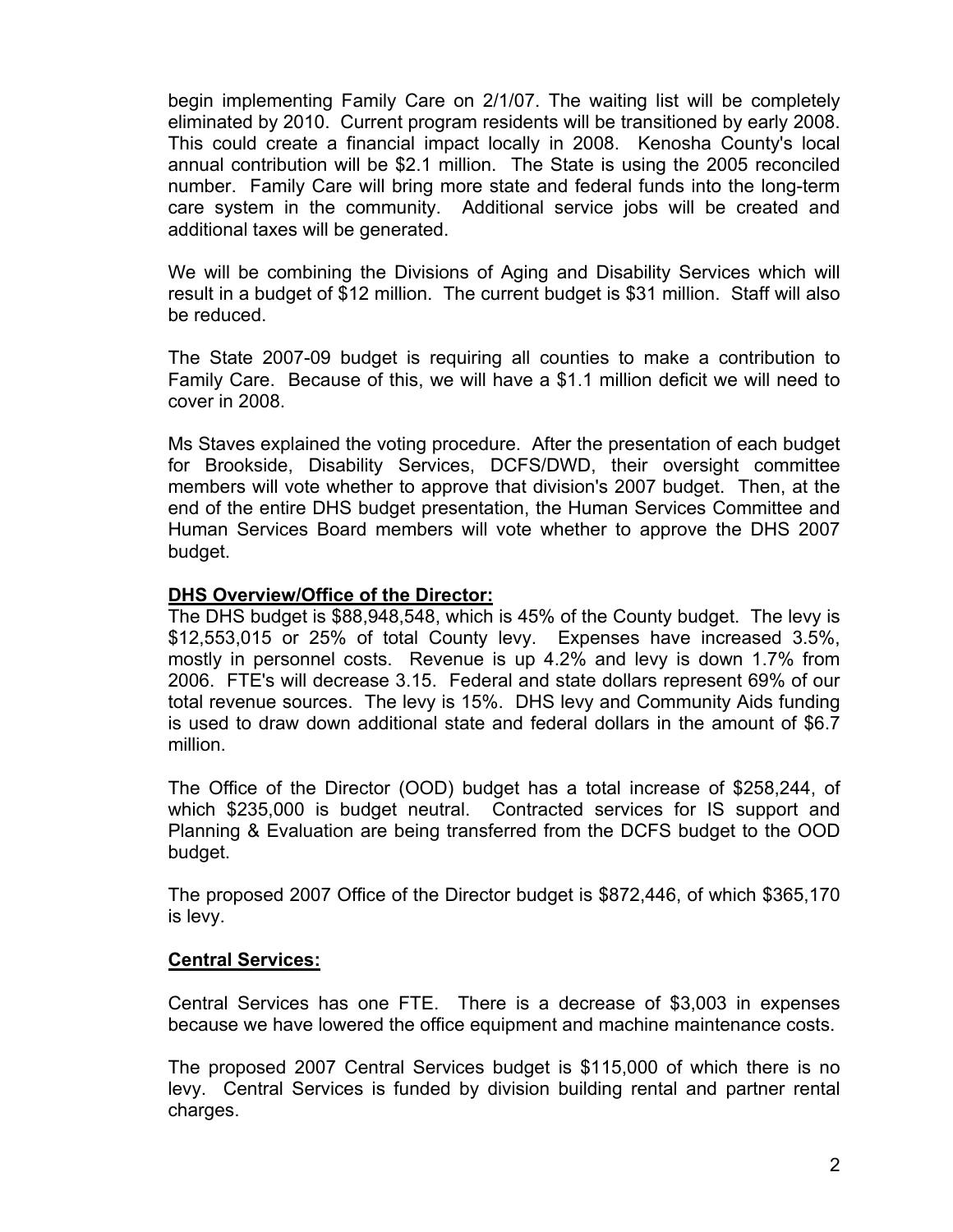# **Aging:**

Aging has a \$238,922 increase in their expenses for 2007. Revenue is up \$211,387. MA Personal Care revenue will be eliminated in 2008 because of Family Care. There is a \$27,535 increase in levy.

LaVerne Jaros stated that the services listed are just a sample of services we provide. We also have an Equipment Loan Closet, Westosha Senior Center, etc. Most of our services will be at the same level next year. The bad news is that the Meals on Wheels Program is growing (from 35,091 in 2004 to 39,330 in 2005). There will be new guardian laws. We will be very busy during the transition to Family Care.

The 2007 proposed Aging budget is \$12,584,847, of which \$900,244 is levy.

## **Brookside:**

The number of FTE's remain unchanged for 2007. However, we adjusted the hours for existing persons, and eliminated the overtime and relief hours. There is a \$251,533 increase in expenses. A vacancy allowance of \$200,000 is budgeted now, instead of as a transfer at the year-end close-out. The building will be paid off in 2013. There is also a \$183,000 Capital Improvement Plan to purchase a new pick-up truck to use for landscaping (and it also has a plow), electrical upgrade to the building, and annual remodeling. Revenue comes from private pay residents, Medicare Parts A & B, and blended Medicaid rates. The private pay rate will be increased from \$205 to \$220 per day. A survey of 7 Kenosha nursing homes showed their current private pay rate is more than \$220. Our rate includes everything, as compared to other nursing homes that charge separately for certain items. The total revenue increase for 2007 is \$549,152.

Sandy Hardt said that the admissions number remained the same for 2004 and 2005. The number of patients with dementia, stroke, diabetes and cancer increased. We are installing a new floor in the hallways and will also be opening up a general store for the residents. A lot of nursing homes have that.

The 2007 proposed Brookside Care Center budget is \$12,079,403, of which \$2,006,378 is levy.

**MOTION by Gordon West to approve the Brookside Care Center 2007 budget as presented, seconded by Nancy Principe. MOTION CARRIED UNANIMOUSLY.**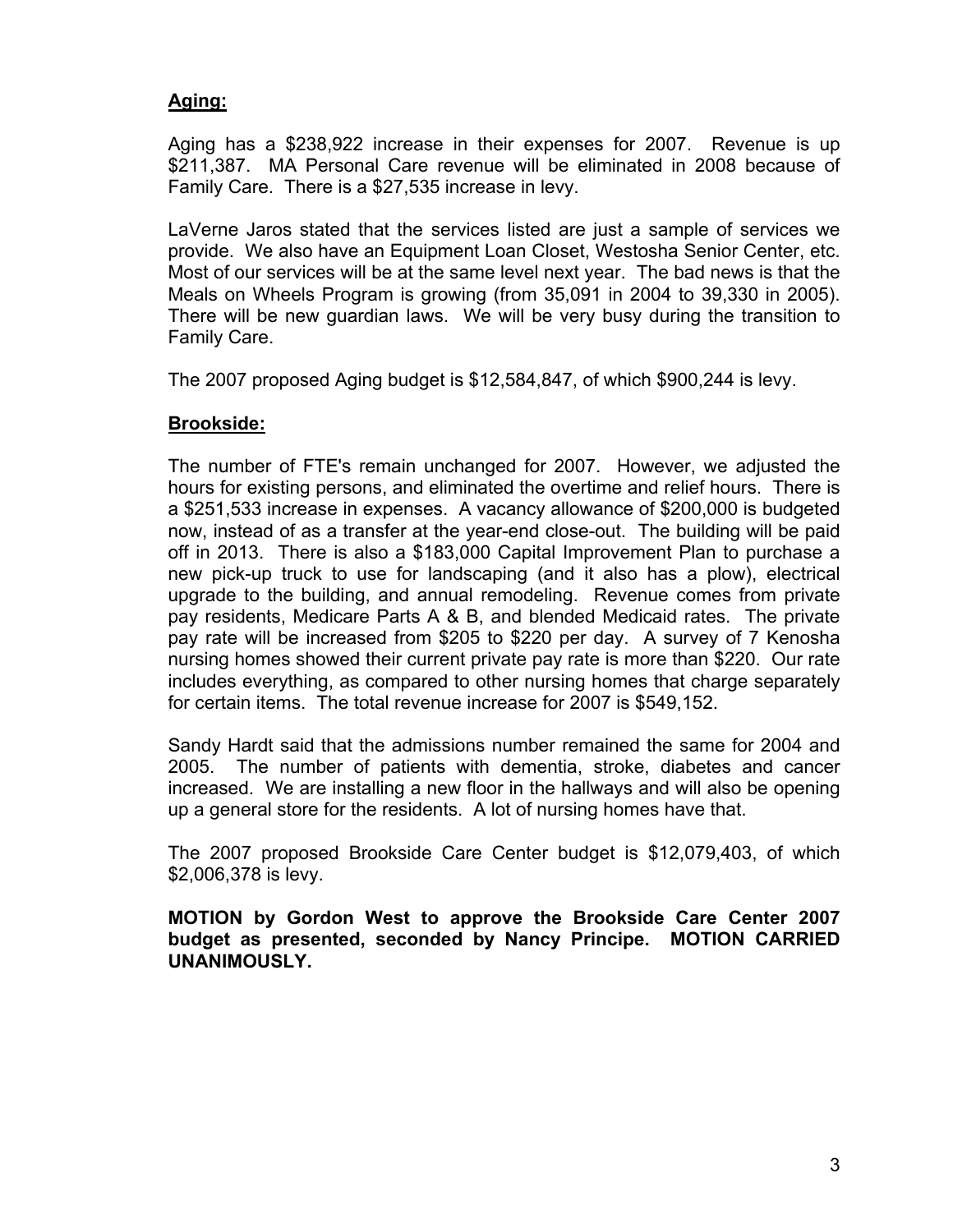## **Disability Services:**

There are 7 FTE's in Disability Services (no change from 2006). DDS will have a \$2.1 million increase in expenses for 2007. \$1.5 million of that increase is for the day programming services that were restored to budget in 2006. This is the same population that will be transitioning into Family Care. Revenue is \$19,467,646 - an increase of \$2.4 million. WIMCR revenue for personal care will be removed in 2008 because of Family Care. The 2007 levy will decrease \$376,195.

Ron Frederick said that 2/3 of their population is developmentally disabled (DD) and 1/3 is mentally ill / AOD issues (MI). The DD population will be going to Family Care but the MI will be remaining. Inpatient admissions to St. Luke's in Racine increase from 199 in 2004 to 259 in 2005. This is due to law officials intervening and taking people into custody and admitting them under Chapter 51 and because of the decrease of good insurance and increase in the numbers of people with severe mental illness.

The 2007 proposed Disability Services budget is \$20,776,633, of which \$1,308,987 is levy.

### **MOTION by Judy Rossow to approve the Disability Services 2007 budget as presented, seconded by Judy Willoughby. MOTION CARRIED UNANIMOUSLY.**

### **Children & Family Services:**

There is one FTE added to the 2007 budget for a Family Group Conference Facilitator. This position was added in early 2006. There is an increase in expenses of \$745,438. Placements are being increased \$529,800. We are expecting a \$500,000 deficit in placements for 2006. Because of a number of teenage suicides in 2005, the Court ordered additional placements in 2006 to an RTC (at \$300 per day) for mental health assessments. We are also seeing a rise in children with severe developmental problems that can only be treated at an RTC. This is the first we have increased the placement budget in 4 years.

There are 2 new grants: Drug-Free Community Service Program and Girls Circle Program bringing an additional \$222,402 in revenue in 2007. Kinship revenue is also increasing by \$139,169. The total levy increase is \$414,761.

John Jansen stated that Child Welfare did 850 - 900 investigations in 2005. When the Court orders a youth to an RTC for an assessment, the normal stay is 30 - 60 days.

The 2007 proposed Children & Family Services budget is \$19,845,370, of which \$5,100,773 is levy.

### **Workforce Development:**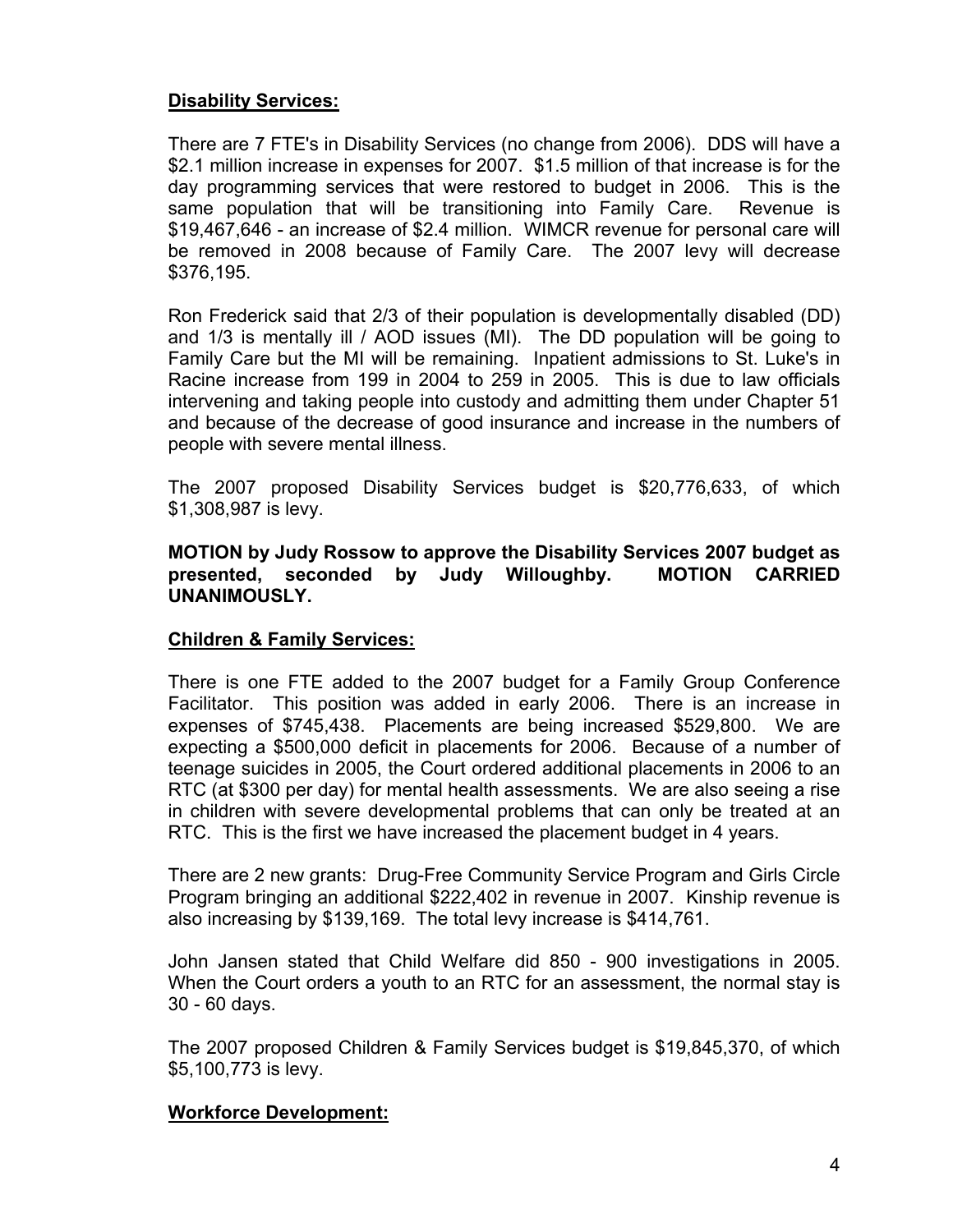There is a decrease of 1 FTE in Child Support fiscal for 2007. The position was vacated and will not be filled due to funding being eliminated in 2007. Expenses decrease by \$232,423. Revenue decreases by \$280,473. WHEAP-Energy Assistance increases by \$46,000, but Child Support funding decreases by \$198,912. We have another 2008 problem. Child Support has been drawing down state and federal dollars, but this ability is being eliminated. This could cause a \$300,000+ levy hole.

Adelene Greene stated that we work with citizens to get them empowered in this community. We received 158,000 phone calls in 2005; 1/2 were Child Support questions. We had 68,000 visitors to the Job Center in 2005. 20% of Kenosha's population receives some form of assistance. 1,036 people were placed in jobs in 2005. \$3 million per month in Child Support payments were issued to families in 2005. \$6.5 million was collected through liens.

The 2007 proposed Workforce Development budget is \$17,213,283, of which \$1,342,426 is levy.

#### **MOTION by Dick Kessler to approve the Children & Family Services and Workforce Development 2007 budgets as presented, seconded by Anne Bergo. MOTION CARRIED UNANIMOUSLY.**

# **Health:**

There is a decrease of 3 FTE's in 2007 - 2 FTE's from the HUD Lead Program and 1 FTE from the Tri-County Public Health Consortia. There is a decrease of \$434,096 in expenses because of the completion of the Lead grant. Revenue decreases by \$522,334, again because of the Lead grant. The City is funding 49.6% of the health services in 2007.

Frank Matteo said that the Health Division has many encounters with the community through its public health nurses, environmental health employees, and their full-service lab. The WIC Program served 3,500 people in 2005 through the Community Action Agency. We want to build a pole barn in our parking lot to install car seats. This will keep everyone out of the weather. We will do over 400 car seat installations this year. It takes about 20 minutes to 1/2 hour to train the parent on the procedure to properly install and remove the car seat. We give 20% of the car seats to people if they can't afford them.

The 2007 proposed Health budget is \$4,650,612, of which \$946,283 is levy.

### **Medical Examiner:**

Expenses increase by \$54,303 in 2007. They will be leasing a new vehicle for death scenes. Ozaukee sent 27 referrals to us in 2006 so far. The 2007 fees will remain the same as 2006. We do expect an increase in autopsy referrals for 2007. Levy increases by \$7,353.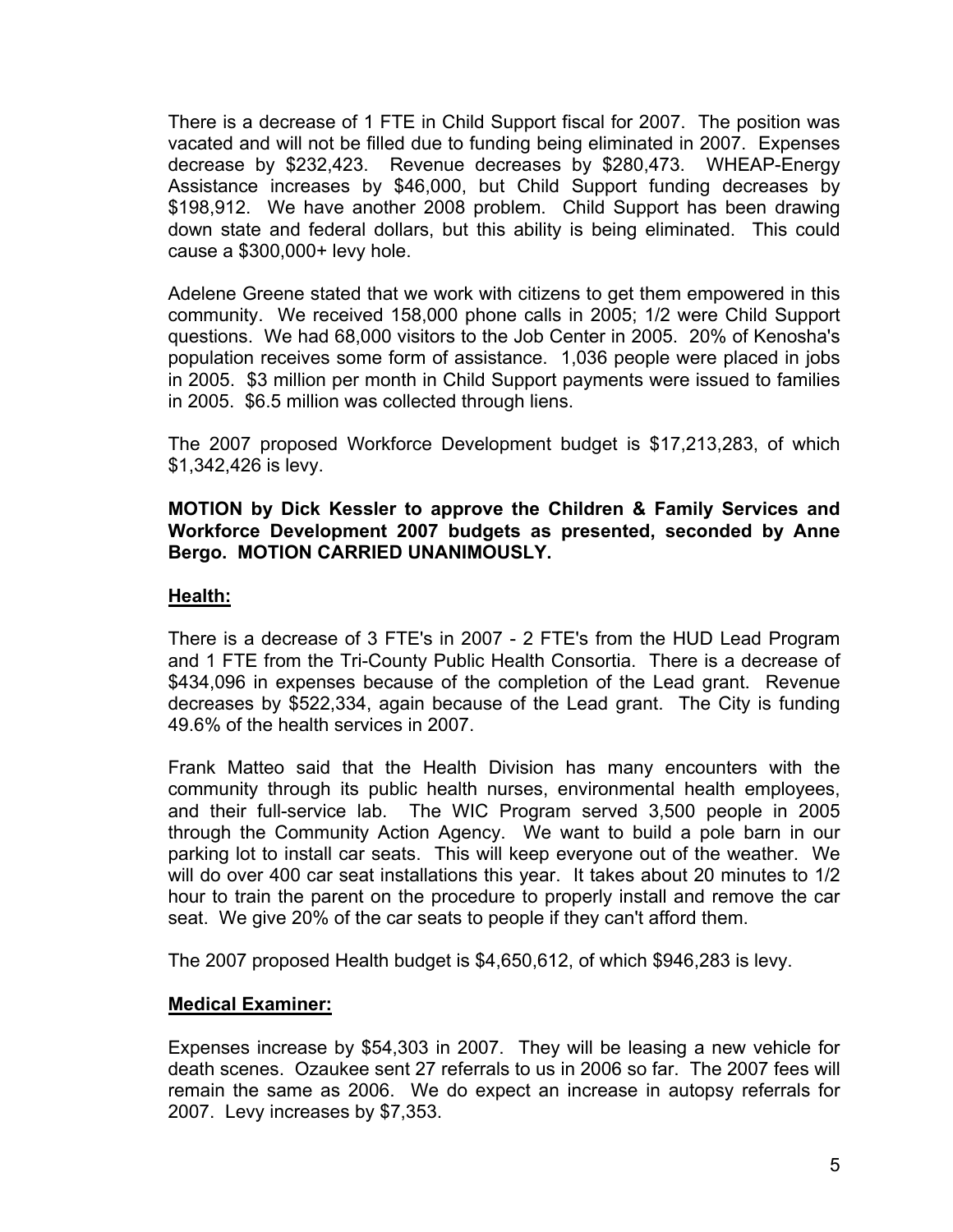Frank Matteo said that there were 24 suicides in 2005, and 22 in 2004. There have been 19 suicides so far in 2006. We have had an increase of teenage suicides. The number of autopsies and external investigations performed by the Medical Examiner's Office increased from 125 in 2004 to 174 in 2005. Dr. Mainland has many friends and connections with other counties. Because of this, we have received many referrals.

The 2007proposed Medical Examiner budget is \$544,937, of which \$329,737 is levy.

## **Veterans:**

The Veterans has 3 FTE (no change). There is a decrease in expenses of \$4,367, mostly due to a change in health insurance from family to single for one employee. There is an increase of \$1,000 for memorial markers (to reflect the current utilization). The revenue for the Veterans Division has been \$13,000 for the past 9 years. Even so, with this limited budget, Veterans processed \$24 million in federal home loans and \$740,000 in state home loans, \$122,000 educational grants, \$73,800 personal loans, and \$1.3 million GI insurance paid to beneficiaries in 2005 They do so much with so little.

The 2007 proposed Veterans budget is \$270,384, of which \$266,017 is levy.

### **Department of Human Services Budget:**

**MOTION by Denis Wikel of the Human Services Board to approve the entire Kenosha County Department of Human Services 2007 budget as presented, seconded by Sandie Bisciglia. MOTION CARRIED UNANIMOUSLY.**

**MOTION by Bill Grady of the Human Services Committee to approve the entire Kenosha County Department of Human Services 2007 budget as presented, seconded by Ed Kubicki. MOTION CARRIED UNANIMOUSLY.**

#### 4. Such Other Business as Authorized by Law

Dennis Schultz stated that 15 - 17 positions in Child Support will be cut in 2008 if nothing changes in the current Child Support funding. It's not too late to contact your state and federal representatives. Mr. Schultz thanked everyone for coming.